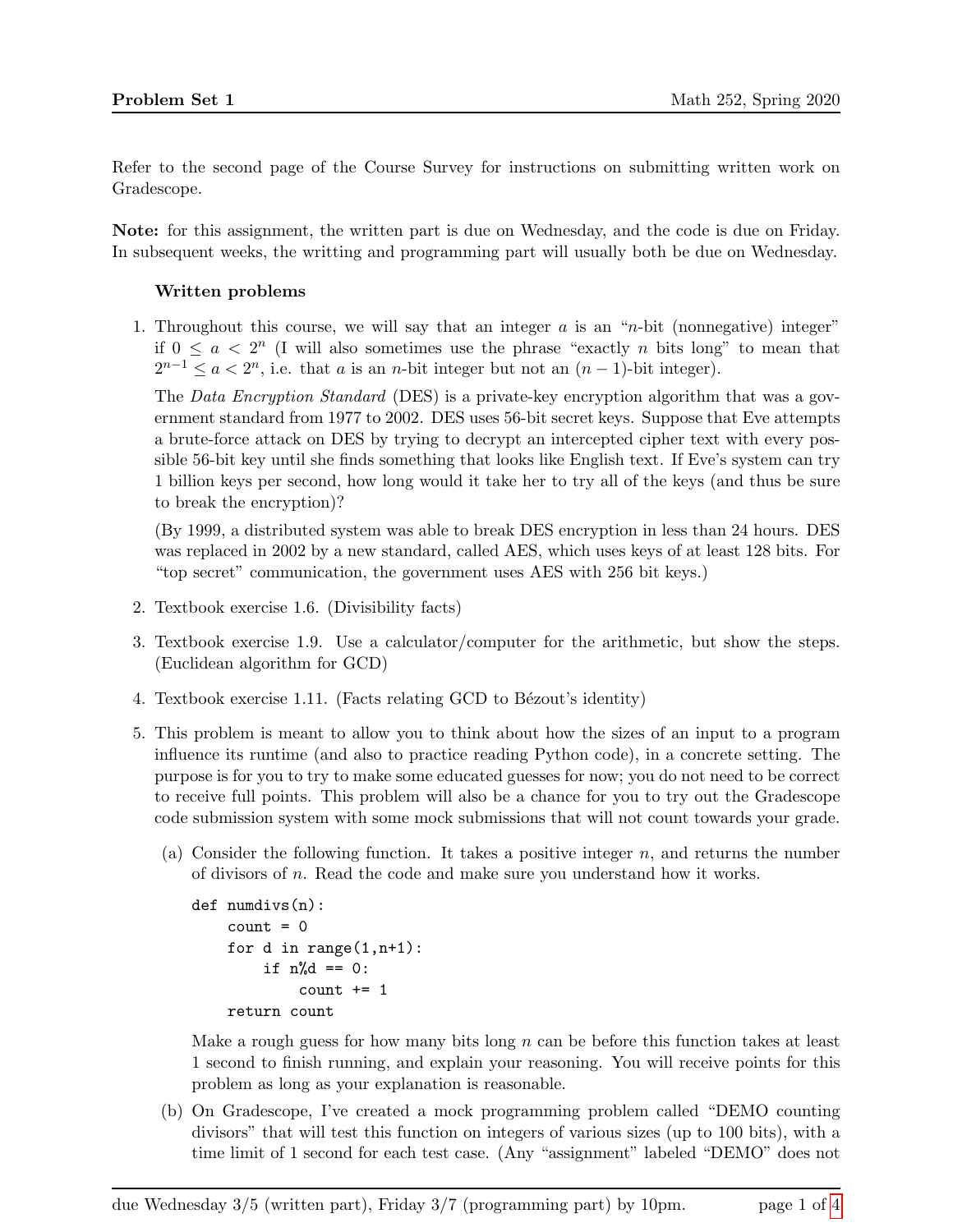count to your grade in any way; it mereley served as a demonstration.) Use this mock problem to test your answer from part (a), as follows: copy out the code above into a file called soln1.py, and submit it to Gradescope. From the autograder output, how many bits could this function in fact handle in 1 second? Compare to your guess from part (a).

(c) Now consider the following alternative implementation. Briefly explain why this also correctly calculates the number of divisors of n.

```
def numdivs(n):
count = 0d = 1while d*d < n:
    if n\%d == 0:
        count += 2d += 1
if d*d == n:
    count += 1
return count
```
(d) Predict how many bits long n must be before the code in part (c) cannot finish in less than 1 second, and explain your reasoning. Then copy the code out to a file soln2.py, submit it to Gradescope, and see how accurate your guess was. Again, you will receive points for this problem as long as your reasoning makes sense.

Comment: You might enjoy trying to implement a more efficient solution to this problem, and testing it with the Gradescope autograder. This is certainly not in any way a required part of the course, but I'd be interested to here about any interesting ideas you have, and how many testcases you're able to solve.

# Programming problems

- 1. The first part of this week's programming assignment is to work on an excellent Python tutorial that covers almost all of the basics that we will need for the programming in this course. Friday's class (1/31) will be devoted to giving you time to work on the tutorial while I am on hand to help you and answer questions. You will receive full points for this part as long as you make a good-faith effort to complete the prescribed exercises by the end of next week. Please let me know if you are having difficulty or think you will require more time. Please let me know if and where you are having trouble. I will be able to monitor your progress from my account, and see which exercises you've completed, so you do not need to submit anything for this problem.
	- (a) Go to <https://cscircles.cemc.uwaterloo.ca/>, and create a free account. Please use your college (.edu) email address for you account, so that I can match accounts with the class list from acdata.
	- (b) After making your account, go to your profile and enter npflueger as your "Guru's Username."
	- (c) Read the tutorial and complete the exercises from the following sections:
		- Sections 0 through 10, except 2X, 6D, 7A, and 8.
		- Section 13.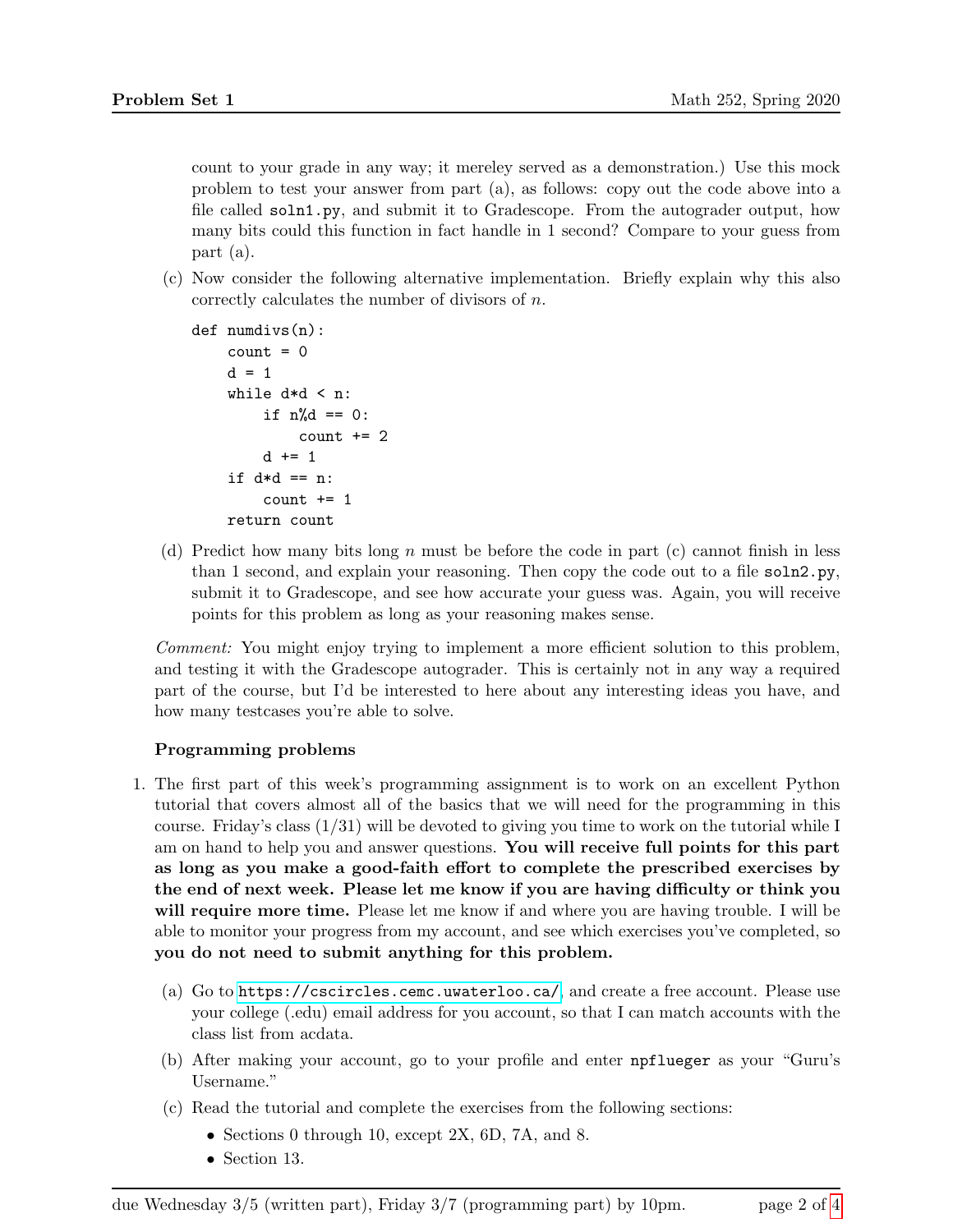• After doing the rest, go back and work through section 6D (on debugging).

The whole tutorial is excellent, of course, so you would benefit from doing the other sections as well. The list above identifies the parts that will be most important for our programming assignments.

If you have a lot of previous experience and complete these sections quickly, you might enjoy trying section 15C, which relates to a toy cryptosystem (the Caesar cipher).

The remaining two problems will be submitted electronically on Gradescope, and automatically graded. They will be due Friday  $2/7$ . Here are some details/suggestions. I will demonstrate all of this in class on Monday 2/3. Give it a try before then, but don't worry if you can't figure some mechanics out (bring your questions on Monday!).

• I recommend installing *Anaconda* on your machine if you are new to programming in general or Python specifically (if you're more experienced and/or prefer a different setup, see the last bullet). It is a much larger system than is really necessary for this course, but it has many nice features. Visit the following link for installation instructions.

## <https://www.anaconda.com/distribution/>

• Every programming homework problem comes with a bank of sample test cases and some starter code. Go to the following link to find the files for each problem. Save the files to a folder on your machine.

### [https:](https://www.dropbox.com/sh/ux723bfqnoezi1g/AAD2_yWdzwXncul60nnJVNJ6a?dl=0)

### [//www.dropbox.com/sh/ux723bfqnoezi1g/AAD2\\_yWdzwXncul60nnJVNJ6a?dl=0](https://www.dropbox.com/sh/ux723bfqnoezi1g/AAD2_yWdzwXncul60nnJVNJ6a?dl=0)

- Open Anaconda, and launch a Jupyter notebook. Navigate to the folder with the starter files. Click on the Xsoln.py (where X is the problem name) file to write your code.
- When you want to test your code on the sample cases, open Xtester.ipynb from Jupyter. Run the top cell by clicking in it and pressing Shift-Enter. Then click in the cells for the individual test cases, and press Shift-Enter to run them individually.
- When you have tried the sample cases and want to submit your code to run it on the grading test cases, find the problem on Gradescope, and upload the Xsoln.py file to have it graded.
- The autograder will run immediately, and report your score on the problem. You can resubmit as many times as you like, so you do not need to wait until your code is final to try submitting.
- Please let me know of any bugs or technical difficulties!
- Alternative setup (if you know how to use Python a different way): You don't need to install Jupyter and/or Anaconda to write your code and access the sample cases. Instead, you can just read the file Xsamples.json to read the samples direclty, and run them however you like. You can also run the script Xtester.py to run all sample cases at once, or run the script with specific test case numbers as command line argument to execute specific test cases (e.g. running python Xtester.py 3 5 from the command line will execute test cases 3 and 5).